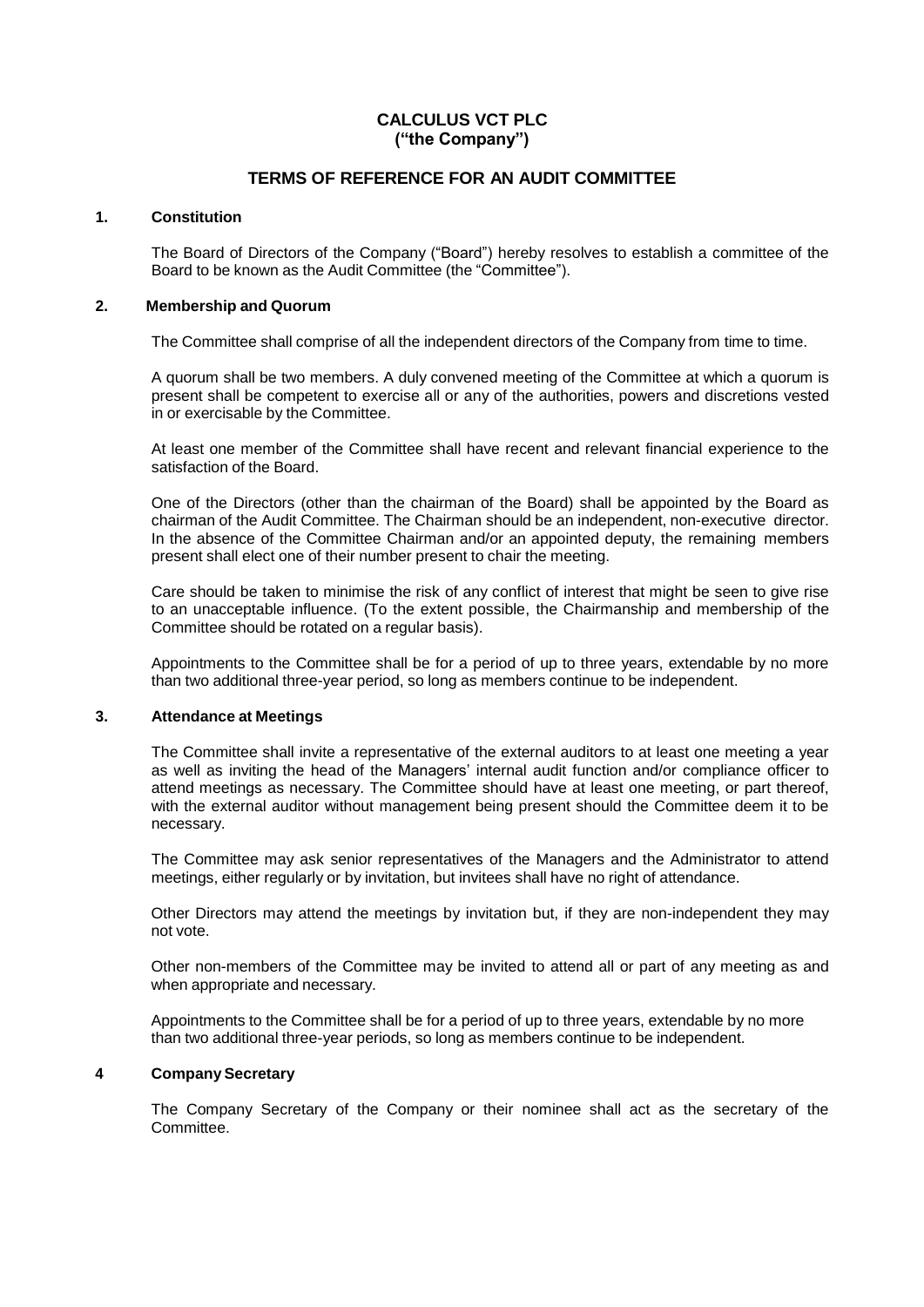### **5. Frequency of Meetings**

Meetings shall be held not less than twice a year and at such other times as the Chairman of the Committee shall require. The external auditors and/or Managers may request a meeting if they consider that one is necessary.

Meetings will be arranged to coincide with the publication of the Company's Annual and Half Yearly financial statements.

Outside of the formal meeting programme, the Committee Chairman will maintain a dialogue with key individuals involved in the Company's governance, including the Board Chairman, the Manager and the external audit lead partner.

### **6. Notice of Meetings**

Meetings of the Audit Committee shall be convened by the Secretary of the Committee at the request of any member.

Unless otherwise agreed, notice of each meeting confirming the venue, time and date, together with an agenda of items to be discussed, shall be forwarded to each member of the Committee, any other person required to attend and all other members of the Board, at least five working days prior to the meeting.

### **7. Minutes of Meetings**

The Secretary shall minute the proceedings and resolutions of all meetings of the Committee, including recording the names of those present and in attendance.

The Secretary shall ascertain, at the beginning of each meeting, the existence of any conflicts of interest and minute them accordingly.

Minutes of Committee meetings shall be circulated to all members of the Committee and to the Chairman and all other members of the Board unless it would be inappropriate to do so in the opinion of the Committee Chairman.

#### **8. Authority**

The committee is authorised by the Board to investigate any activity within its terms of reference. It is authorised to seek any information it requires from any employee and all employees and advisers are directed to co-operate with any request made by the Committee.

The Committee is authorised by the Board to obtain outside legal or other independent professional advice and to secure the attendance of outsiders with relevant experience and expertise if it considers this necessary.

#### **9. Annual General Meeting**

The Chairman of the Committee shall attend the Annual General Meeting to respond to any shareholder questions of the Committee's activities.

## **10. Duties**

The duties of the Committee shall be:

10.1 to monitor and review the integrity and effectiveness of the financial statements of the Company's financial reporting, and any formal announcements relating to the Company's financial performance, reviewing significant financial reporting judgements contained in them;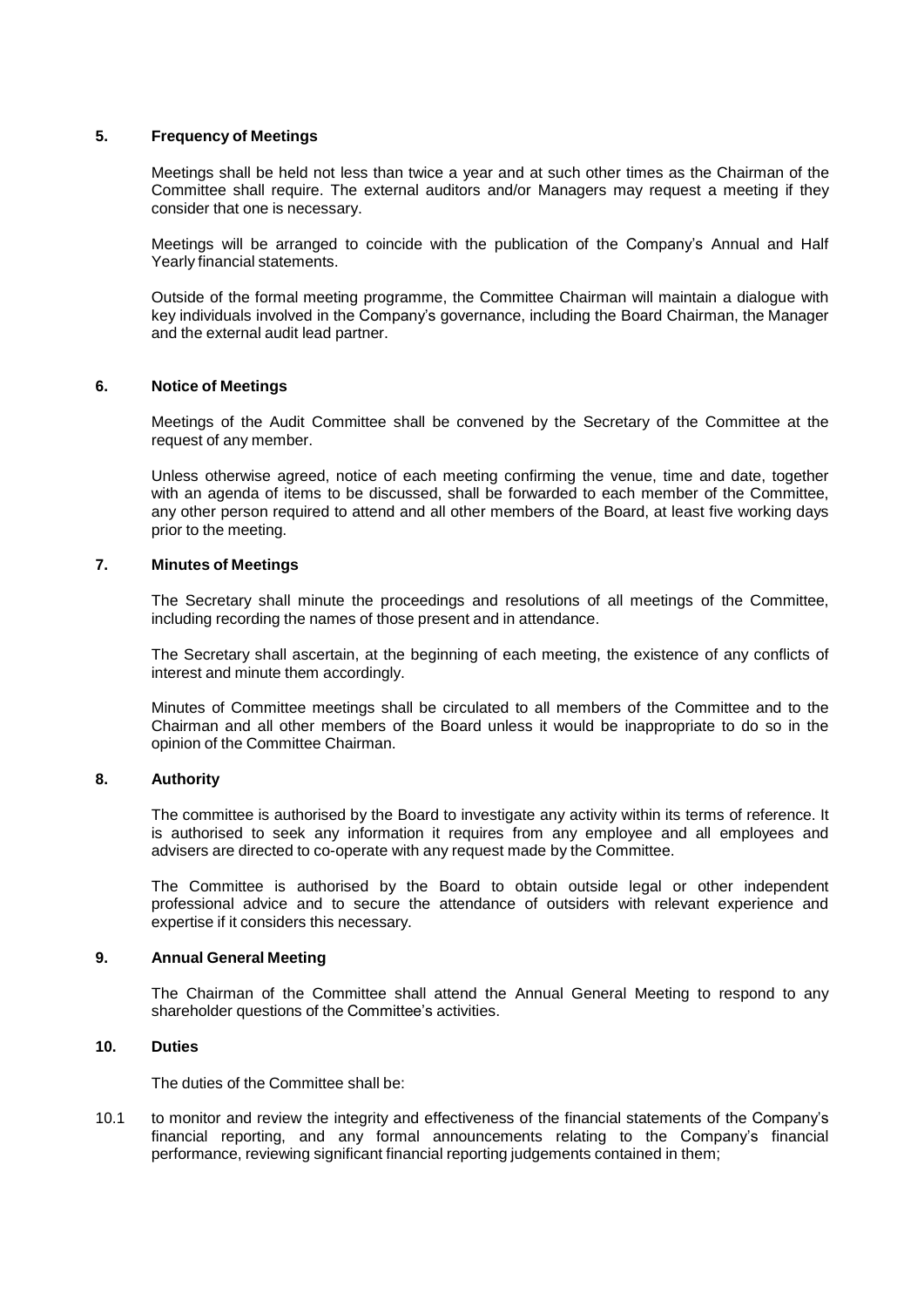- 10.2 to review the effectiveness of the Company's internal financial controls and, unless expressly addressed by a separate Board risk committee, or by the Board itself, to review the Company's internal control and risk management systems;
- 10.3 to analyse and review the Company's risks and the mitigation of risks. Risks include financial risk, strategic risk, regulatory risk, market risk, liquidity risk and the risks associated with the Company's third party contractors.
- 10.4 to monitor adherence to best practice in corporate governance;
- 10.5 to monitor and review the effectiveness of the Company's internal audit function.
- 10.6 The Audit Committee shall review promptly all reports on the Company from the Manager's internal auditors.
- 10.7 The Manager's Head of Compliance and Operational Risk shall have the right of direct access to the Chairman of the Committee.
- 10.8 The Committee shall consider the major findings of internal investigations and management's response.
- 10.9 to consider and make recommendations to the Board, for it to be put to shareholders for their approval at general meetings, in relation to the appointment, re-appointment and removal of the external auditor and to approve the remuneration and terms of engagement of the external auditor and shall seek to ensure that key partners within the appointed firm are rotated from time to time;
- 10.10 to review and monitor the external auditor's independence and objectivity and the effectiveness of the audit process, taking into consideration relevant UK professional and regulatory requirements;
- 10.11 to develop and implement policy on the engagement of the external auditor to supply non-audit services, taking into account relevant ethical guidance regarding the provision of non-audit services by the external audit firm; and to report to the Board, identifying any matters in respect of which it considers that action or improvement is needed and making recommendations as to the steps to be taken;
- 10.12 to consider the appointment of an external auditor, the audit fee, all other accounting or taxation fees, any liability limitation agreement and questions of resignation or dismissal of the external auditor and to review and approve the terms of the external auditor's management engagement letter;
- 10.13 to discuss with the external auditor before the audit commences the nature and scope of the audit, and ensure co-ordination where more than one audit firm is involved;
- 10.14 to review the half-year and annual financial statements before submission to the Board, focusing particularly on:
- 10.14.1 any changes to accounting policies and practices;
- 10.14.2 major judgemental areas;
- 10.14.3 significant adjustments resulting from the audit;
- 10.14.4 the going concern assumption;
- 10.14.5 the long term viability statement;
- 10.14.6 compliance with accounting standards; and
- 10.14.7 compliance with stock exchange and legal requirements;
- 10.15 to discuss problems and reservations arising from the interim and final audits, and any matters the auditor may wish to discuss (in the absence of management where necessary);
- 10.16 to review arrangements by which staff of the Company may, in confidence, raise concerns about possible improprieties in matters of financial reporting or other matters;